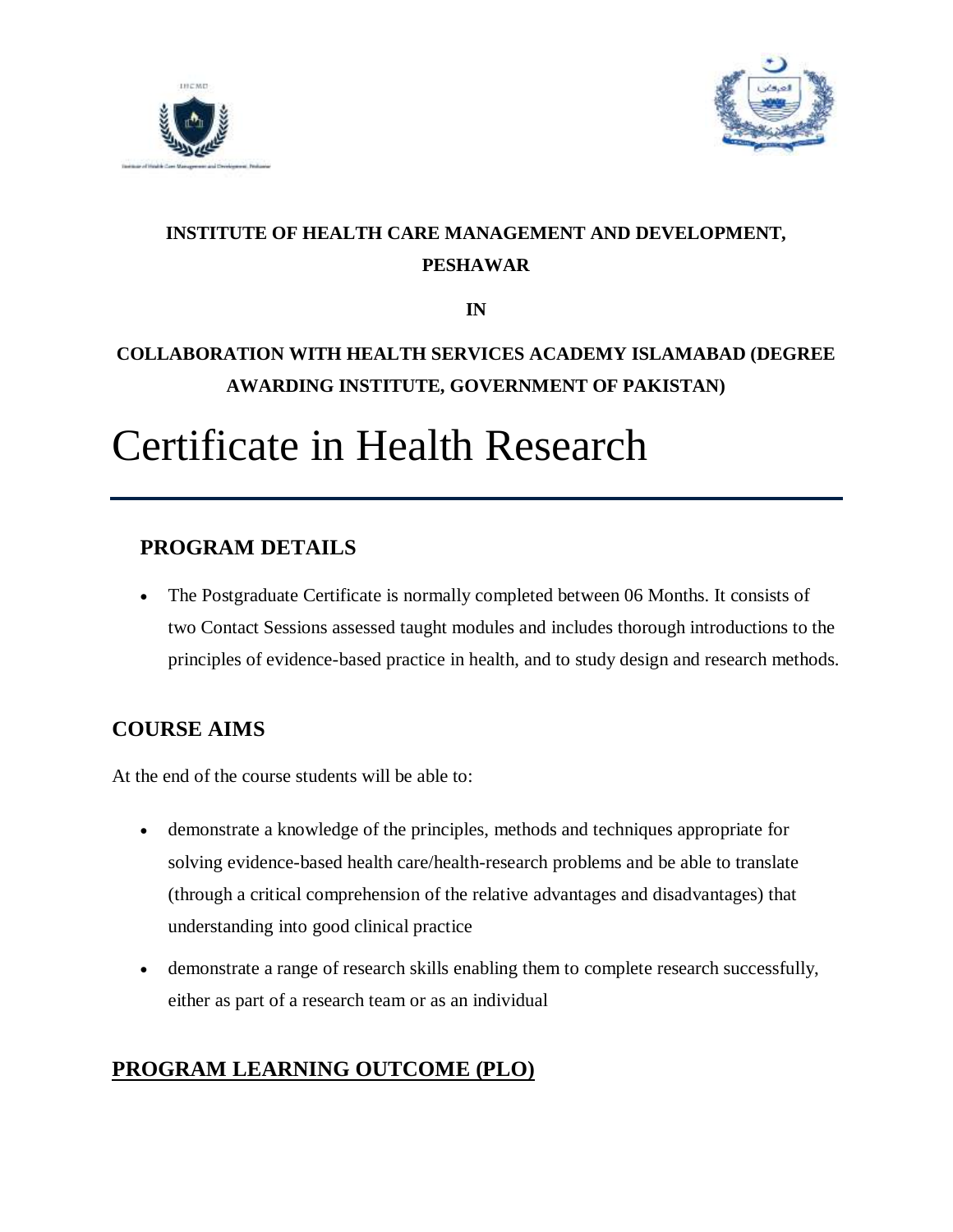



This program is designed to be taken by Academic Clinical Fellows alongside work commitments, the Health Research program exists in order to enable students to:

- develop skills of research, design and data analysis in both qualitative and quantitative research
- critically evaluate health research
- identify, critically appraise and incorporate the results of medical and social science research into the day-to-day decision-making of clinical, scientific and administrative practice
- apply the principles of evidence-based practice in health care settings
- plan how to implement the findings of research to improve health care
- use theories and principles underpinning clinical research to inform their own research practice.

#### **Total duration and Format:**

6 months (24 weeks, including contact sessions, assignments and comprehensive examination).

#### **Credit Hours:**

**18** (4 credit hours for 04 Contact Sessions and 2 credit hours for assignments and presentation covered by from the participants.

(The certificate course has a total of four modules; each course has 4-credit hours. So the total CHR course has 18 credit hours.**)** 

#### **THE PROGRAM SPANS OVER SIX MONTHS.**

**IS DIVIDED INTO FOUR INDEPENDENT MODULES**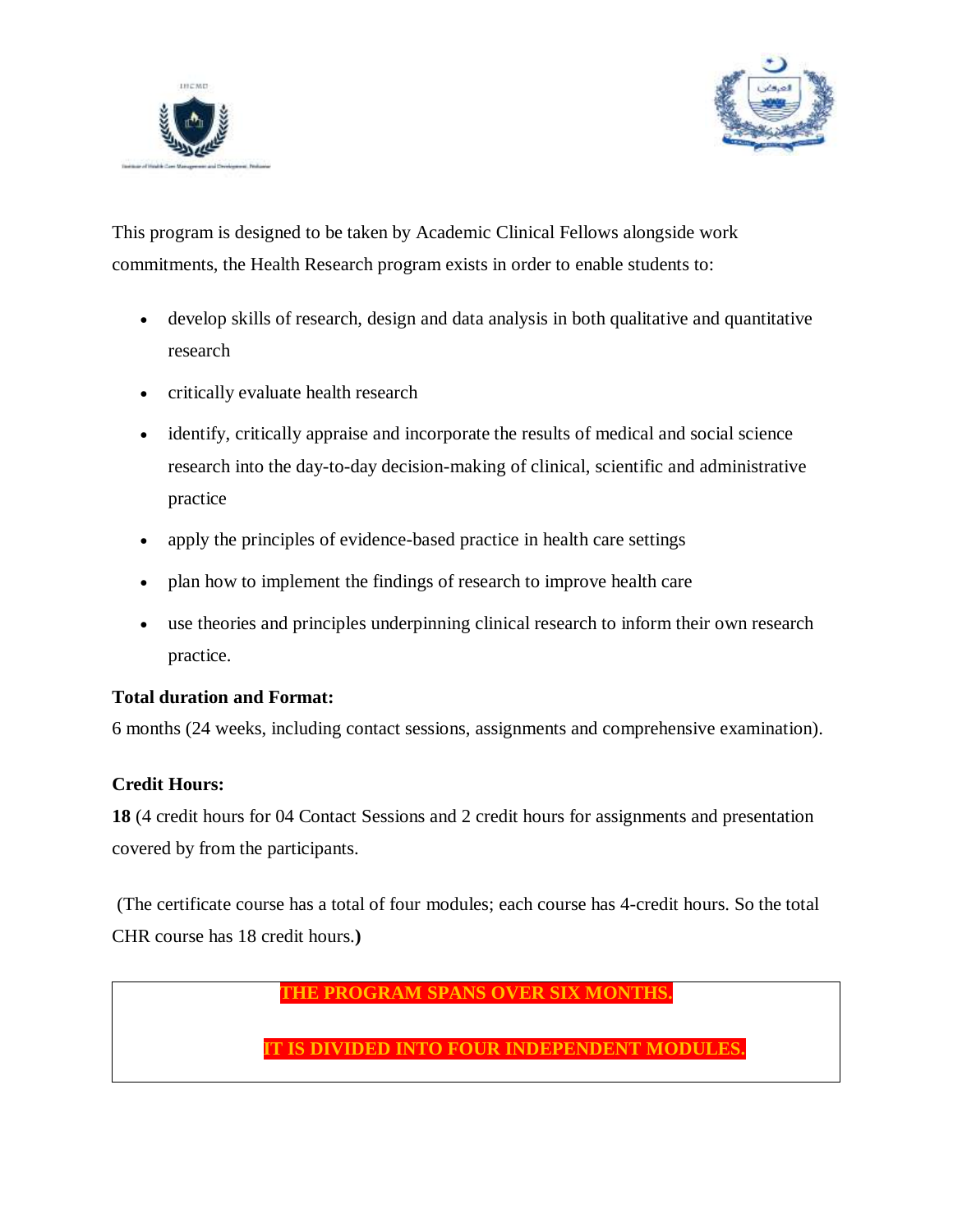



## **Table 1: Module I of the Certificate in Health Research**

## **(1st Contact Session)**

| <b>Course</b>                  |                     |                                                                                                                                                                                                                                                                                                                                                                                                                                                                 | <b>Credit</b>           |                   |
|--------------------------------|---------------------|-----------------------------------------------------------------------------------------------------------------------------------------------------------------------------------------------------------------------------------------------------------------------------------------------------------------------------------------------------------------------------------------------------------------------------------------------------------------|-------------------------|-------------------|
| Code                           | <b>Topics</b>       | <b>Contents</b>                                                                                                                                                                                                                                                                                                                                                                                                                                                 | hours                   | <b>Assessment</b> |
| <b>IHCMD/HS</b><br>$A/CHR-601$ | What is<br>Research | Introduction to Research and Health<br>$\bullet$<br>Research<br>Types of Research (Qualitative,<br>$\bullet$<br>quantitative) and<br>Research study designs (All study<br>designs)<br>Basics of Epidemiology-Introduction,<br>$\bullet$<br>Basic terminologies,<br>Epidemiological measurement<br>Proposal Writing-Steps in proposal<br>$\bullet$<br>writing, Contents, Title selection<br><b>Clinical Trial Management</b><br>Mixed Methods in Health Research | $\overline{\mathbf{4}}$ |                   |
|                                |                     |                                                                                                                                                                                                                                                                                                                                                                                                                                                                 |                         |                   |

## **Table 2: Module II of the Certificate in Health Research**

## **(2nd Contact Session)**

| <b>Course Code</b><br><b>Topics</b> | Contents | Credit<br>hours | Assessment |
|-------------------------------------|----------|-----------------|------------|
|-------------------------------------|----------|-----------------|------------|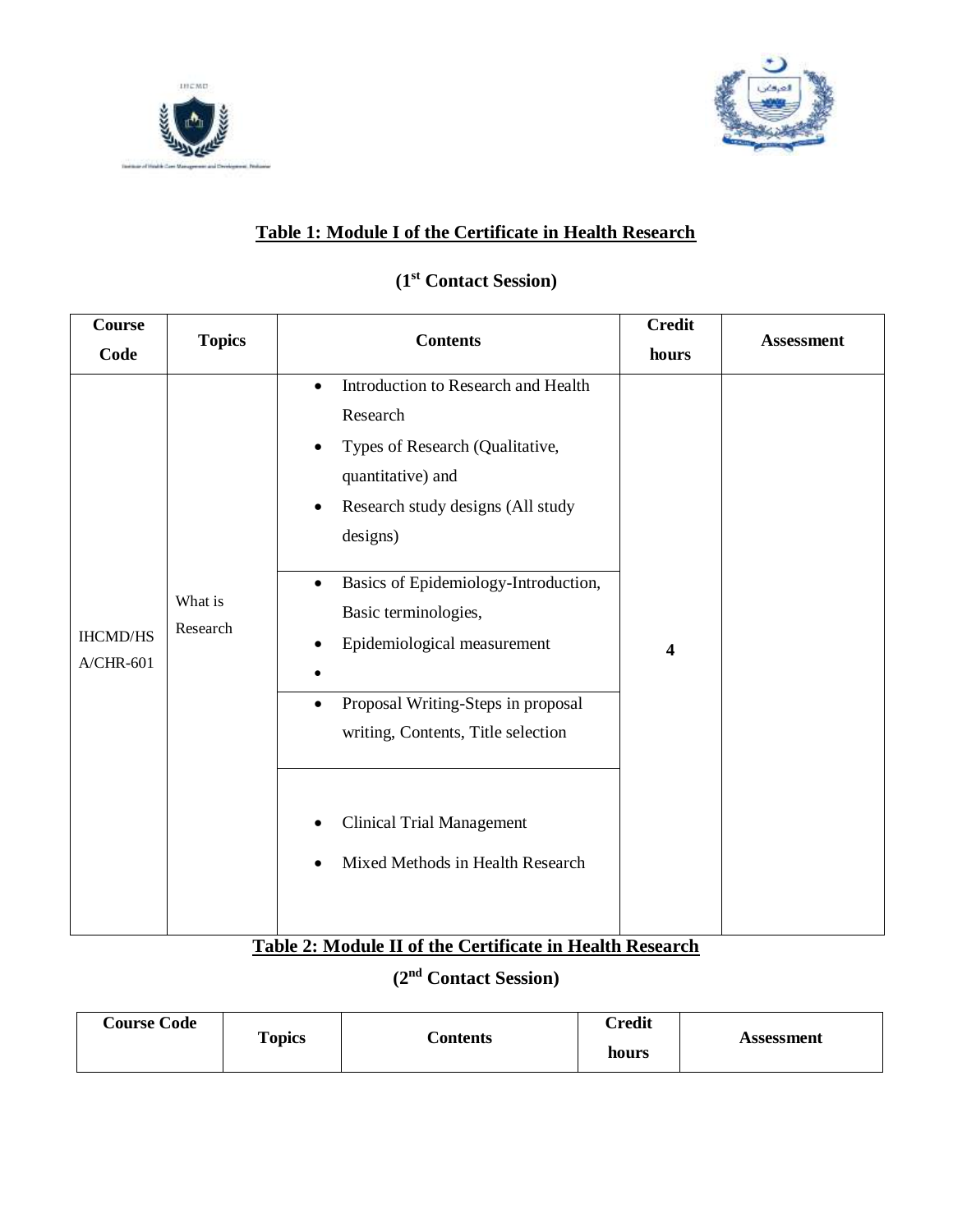



| <b>IHCMD/HSA/CHR-</b><br>602 | Introduction<br>to Statistics<br>for Health<br>Care Research | <b>Systematic Reviews</b><br>$\bullet$<br><b>Randomized Controlled</b><br>$\bullet$<br>Trials<br><b>Qualitative Research</b><br>$\bullet$<br>Methods<br>The Structure of<br>$\bullet$<br>Clinical Trials and<br>Experimental<br>Therapeutics<br><b>Biological Therapeutics</b><br>$\bullet$ | $\overline{\mathbf{4}}$ | $\bullet$ Continuous<br>assessment/internal<br>assessment $(20\%)$<br>$\bullet$ Presentations (30%)<br>Assignments (50%) |
|------------------------------|--------------------------------------------------------------|---------------------------------------------------------------------------------------------------------------------------------------------------------------------------------------------------------------------------------------------------------------------------------------------|-------------------------|--------------------------------------------------------------------------------------------------------------------------|
|------------------------------|--------------------------------------------------------------|---------------------------------------------------------------------------------------------------------------------------------------------------------------------------------------------------------------------------------------------------------------------------------------------|-------------------------|--------------------------------------------------------------------------------------------------------------------------|

## **Table 3: Module III of the Certificate in Health Research**

# **(3rd Contact Session)**

| <b>Course Code</b>    | <b>Topics</b> | <b>Contents</b>                                                                                                                                                                                           | <b>Credit</b><br>hours | <b>Assessment</b> |
|-----------------------|---------------|-----------------------------------------------------------------------------------------------------------------------------------------------------------------------------------------------------------|------------------------|-------------------|
| IHCMD/HSA/CHR-<br>603 | Data Analysis | SPSS,<br>$\bullet$<br>Mendeley and<br>$\bullet$<br>End Note use in<br>$\bullet$<br>Research-Data entry and<br>hands on practice for data<br>analysis and handling<br>Thesis writing-Contents<br>$\bullet$ | $\boldsymbol{4}$       |                   |
|                       |               | and methodology for<br>thesis writing                                                                                                                                                                     |                        |                   |